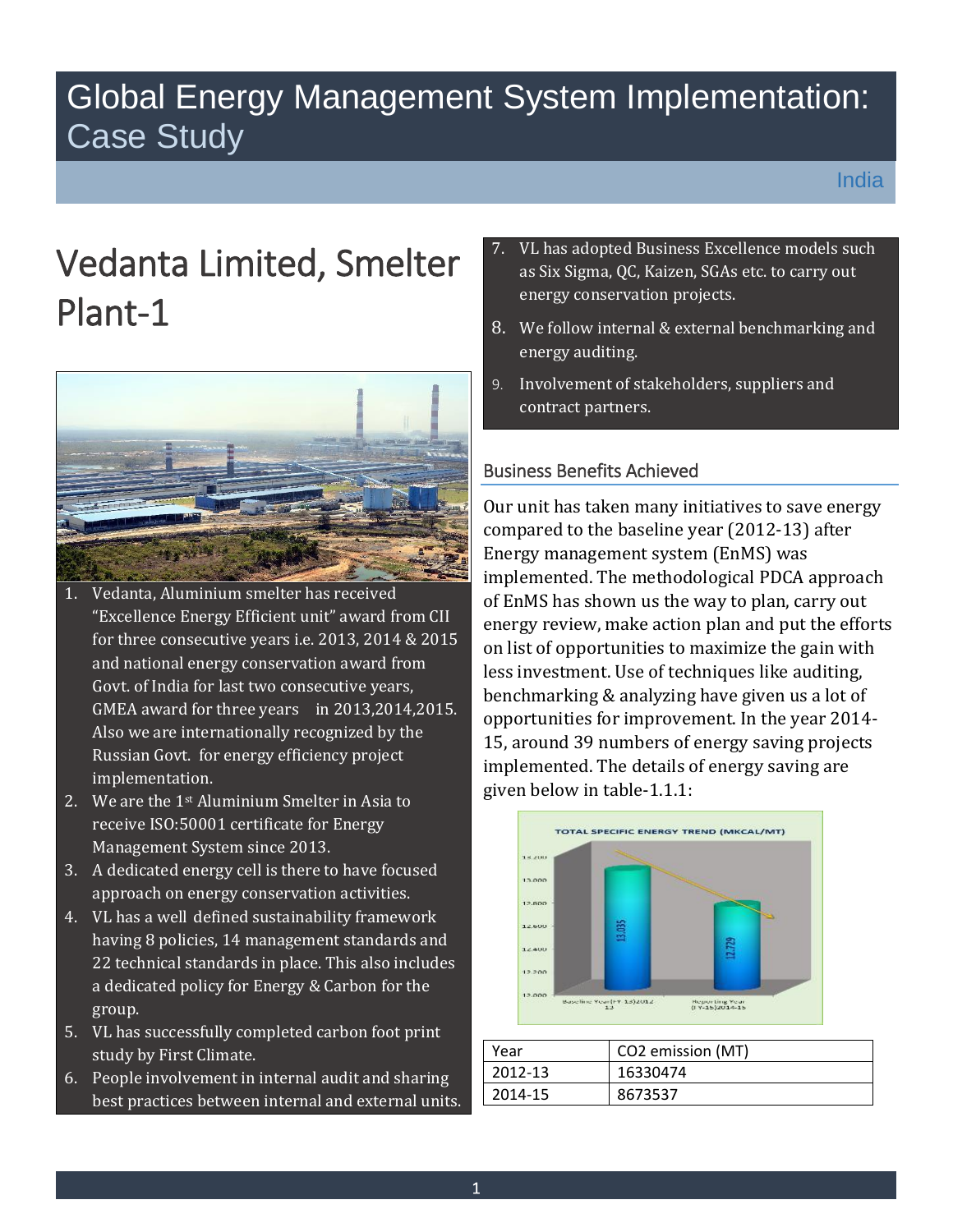| <b>PROJECT DETAILS</b>                       |                              |                                 |                                  |  |  |
|----------------------------------------------|------------------------------|---------------------------------|----------------------------------|--|--|
| <b>TOTAL ENERGY SAVING</b>                   |                              | <b>COST</b>                     |                                  |  |  |
| <b>ELECTRICAL</b><br>(In Lakh<br><b>KWH)</b> | <b>FUEL</b><br>$($ In KL $)$ | <b>SAVING</b><br>(Rs.<br>Lakhs) | <b>INVESTMENT</b><br>(Rs. Lakhs) |  |  |
| 428.72                                       | 1737                         | 1634.66                         | 224.105                          |  |  |

#### **Major Energy saving Projects:-**

|   | S.No. Title of the Project                                       | <b>Energy Savings</b><br><b>Million</b><br>units/Annum) |
|---|------------------------------------------------------------------|---------------------------------------------------------|
|   | Improvement of conversion<br>efficiency from 98.16% to 98.26%    | 23.3                                                    |
|   | FTP ID fan process optimization                                  | 4.4                                                     |
|   | Cathode Voltage Drop (CVD)<br>Reduction in Electrolytic pots     | 4.3                                                     |
|   | Specific Energy consumption<br>reduction in Homogenizing furnace | 3.6                                                     |
|   | Specific Energy consumption<br>reduction in Rodding furnaces     | 1.7                                                     |
| 6 | Reduction in HFO consumption in<br>anode baking furnace          | 1266<br>(MT/Annum)                                      |

EPI:-

EPI % = Baseline Period Energy Consumption - Reporting Period Energy Consumption<br>Baseline Period Energy Consumption EPI-Electrical Energy % =  $\frac{14751 - 14478}{14751}$  = 142% EPI-Thermal Energy % =  $\frac{0.350 - 0.278}{0.350}$  = 20.48% EPI-Total Energy % =  $\frac{13.035 \cdot 12.729}{13.035}$  $= 2.35%$ 

*"Until one is committed, there is hesitancy, the chance to draw back, always ineffectiveness. That's why we have a dedicated Energy cell to have focused approach on Energy conservation activities."*

Sambit Senapati, Operation Engineer

# Company or Country Specific Branding Here

| <b>Case Study Snapshot</b>                   |                                                                              |  |  |
|----------------------------------------------|------------------------------------------------------------------------------|--|--|
| <b>Industry</b>                              | Aluminium                                                                    |  |  |
| Location                                     | Jharsuguda, India                                                            |  |  |
| <b>Energy Management System</b>              | ISO 50001                                                                    |  |  |
| <b>Product/Service</b>                       | Manufacturing of<br>Aluminium hot<br>metal, ingots, billets<br>and wire rods |  |  |
| <b>Energy Performance</b><br>Improvement (%) | 2.35%                                                                        |  |  |
| <b>Annual energy cost savings</b>            | 1634.66 Lakhs INR                                                            |  |  |
| Cost to implement                            | 224 Lakhs INR                                                                |  |  |
| Payback period                               | 2 months                                                                     |  |  |
| <b>Company Profile</b>                       |                                                                              |  |  |

 spectrum of industries. Aluminium smelting unit of Vedanta Ltd. Jharsuguda is an associate company of the London Stock Exchange listed, FTSE 100 diversified resources group Vedanta Resources Plc. Originally incorporated in 2001. We are a leading producer of metallurgical grade alumina and other aluminium products, which cater to a wide Jharsuguda has carved out a niche for itself in the aluminium industry with its superior product quality based on energy efficient state-of-the-art technology. The firm operates a 0.5 MTPA Aluminium Smelter and 1215 MW Captive Power Plant supported by highly modern infrastructure at Jharsuguda, Odisha.

In our quest to meet high quality standards and best of Health, Safety and Environment systems, we have implemented integrated management system (IMS) & are certified for ISO 9001, ISO 14001 and OHSAS 18001 & ISO 50001.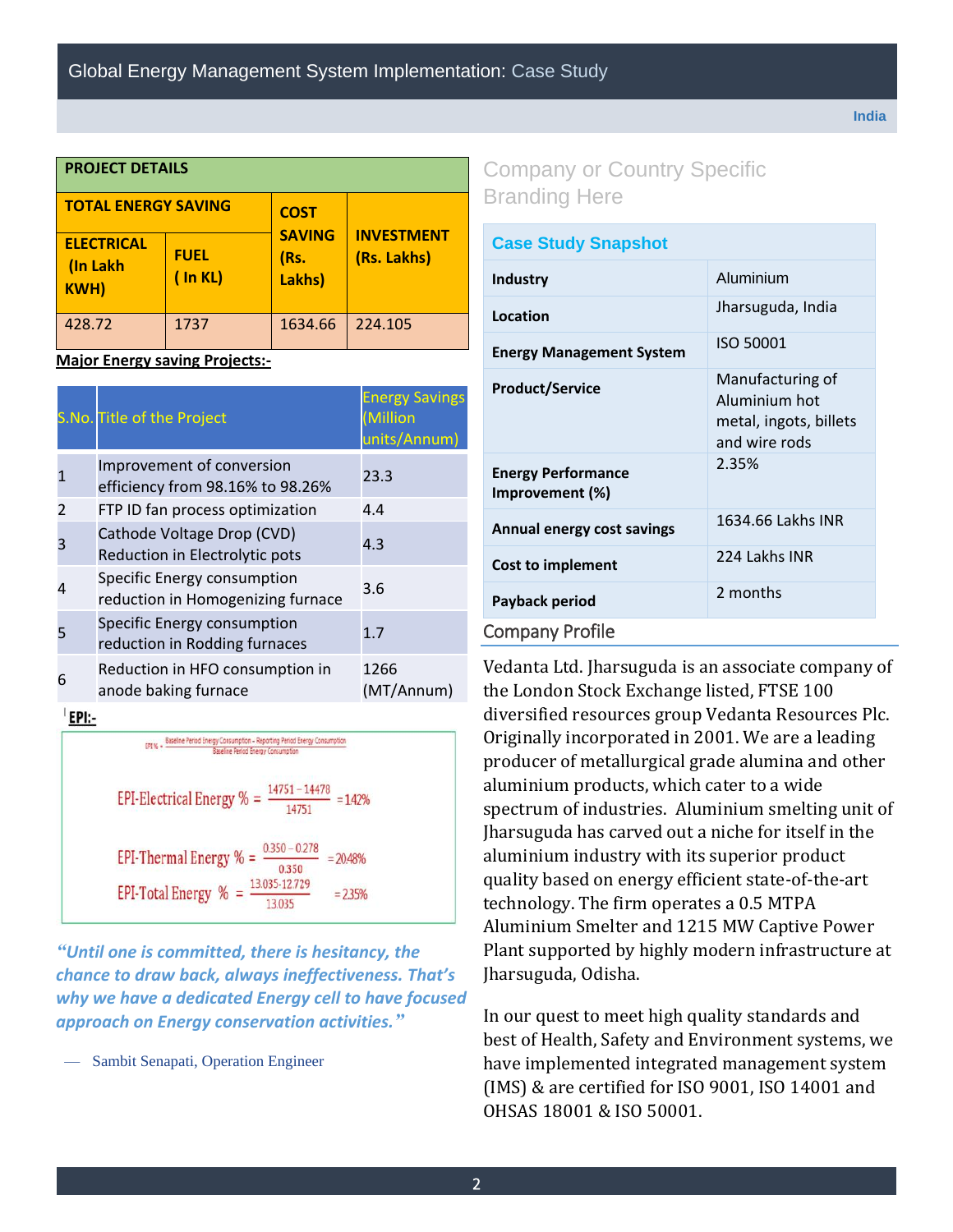# Business Case for Energy Management Keys to Success

consumption and efficiency play a vital role in **Consumption and efficiency play a vital role in** Periodical review by top management. sustainable business performance of the plant. ISO: <br>Availability of advanced tools like IT under PAT scheme. Aluminium smelting is power sensitive and power different levels. intensive process as well. The energy cost is  $32\%$  of  $\bullet$  Appointment of energy manager. total cost of production. So energy usage, **The Common Containing and Developing of internal auditors.** 50001 implementation has helped us to reduce our cost of production, reduce our carbon foot print and in addition has enabled us to meet Energy Consumption reduction target set by Govt. of India etc. in place.



The Legal and other requirements include:- *Management System since 2013."*

- Achieving of Specific Energy consumption  $-$  R.C. Patro, Maintenance Engineer target notified to us in PAT scheme.
- **Energy conservation Act 2010.**
- Fulfilling of Corporate sustainability requirements as per technical standard TS-11 clause no-4.7.
- Creating a brand image in Indian Aluminium Industry and corporate sector.

 a structured manner. EnMS has facilitated to meet above requirement in

#### **Keys to Success**

- **Drivers/Business Case: Formation of Energy cell consisting of people at** 
	-
	-
	-
	- enablement, EMS SCADA, online reporting etc.
	- Availability of business excellence drivers like six sigma, Asset optimization, Quality circle, IMS
	- Active participation in national level energy management programs being undertaken by govt. of India.
	- Technical support from reputed associate partners like Siemens, Hencon for integrated plant maintenance (IPM).
	- Young work force always eager to implement new out of the box ideas and quick to learn.

 *"Dream Big, Start small, Act now. With this attitude we are the 1st Aluminium smelter unit in Asia to be certified with ISO: 50001 for Energy*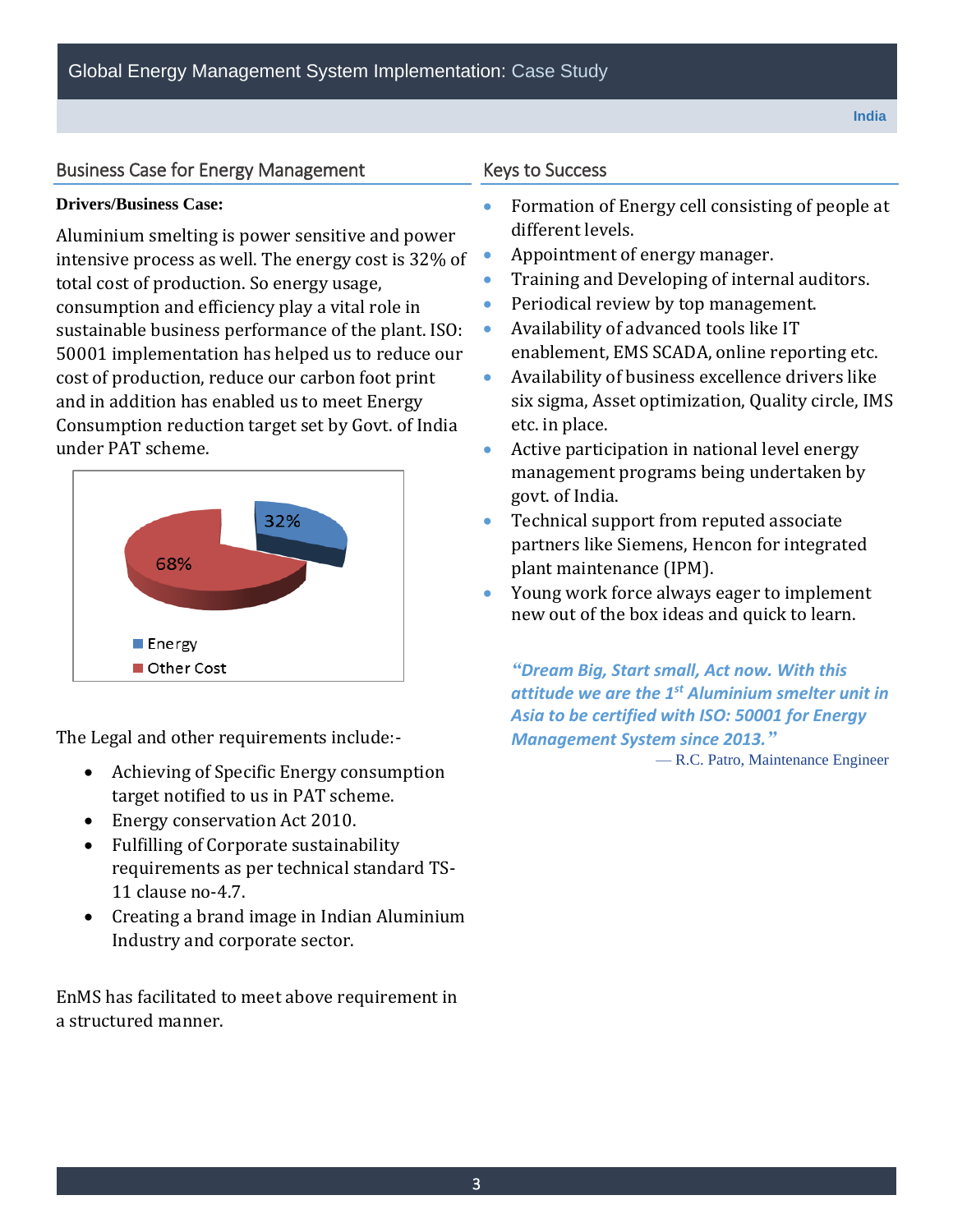#### EnMS Development and Implementation

#### **Organizational:**

At Vedanta, we believe that teams are always better than individuals and systematic tools are more fruitful than solitary ideas. So as a part of our culture we follow Business Excellence models like Six Sigma, Quality Circles, Asset optimization (AO), Kaizen, 5S, SGAs etc.

Top management role is vital in implementing and maintaining the system successfully which incudes

- $\triangleright$  Formation of Energy cell (Refer Fig-1.31) which comprises of three layer structure consisting Apex committee, core committee, Coordinating committee and SGA team. (Refer attached annexure-1 and 2 for Energy cell and energy management team's roles and responsibility).
- $\triangleright$  Defining an energy policy by taking care all the organizational and legal requirements. (Energy policy is attached as Annexure-3 for your reference).
- $\triangleright$  Appointed a management representative (MR) and Energy manager to drive the system successfully. (MR appointment letter is attached as annexure-4 for reference.)
- $\triangleright$  Defining the roles and responsibility of MR and Energy manager.
- necessary resources to achieve the same.  $\triangleright$  Establishment of energy objectives and targets according to energy policy and providing all
- $\triangleright$  The necessary resources include CAPEX (capital expenditure) and OPEX (operational expenditure) proposal approval for energy saving project implementation, IT enablement of all energy reports, energy efficient procurement, design etc. and human resources.
- $\triangleright$  Providing necessary training to all plant personnel regarding energy awareness.

 Reviewing periodically the energy performance of the plant.



 Govt. of India. Our team is actively involved in spreading energy conservation awareness drive in the community and in industry. We conduct workshops at national level as well. Vedanta has organized first aluminum sector KEP (knowledge exchange platform) involving all players of aluminium industry, research institute and Bureau of Energy Efficiency,

 *then, is not an act, but a habit. We won for three consecutive years i.e. 2013, 2014 "We are what we repeatedly do. Excellence, "Excellence Energy Efficient unit" award from CII &2015."*

—Mangu Srinivas, AGM

#### **Energy review and planning:**

Energy review is the heart of this management system. All the aspects of EnMS depends on Energy Review, so a proper energy planning and review is must for successful implementation of EnMS. We are conducting the energy review exercise once in a year. Energy planning process includes;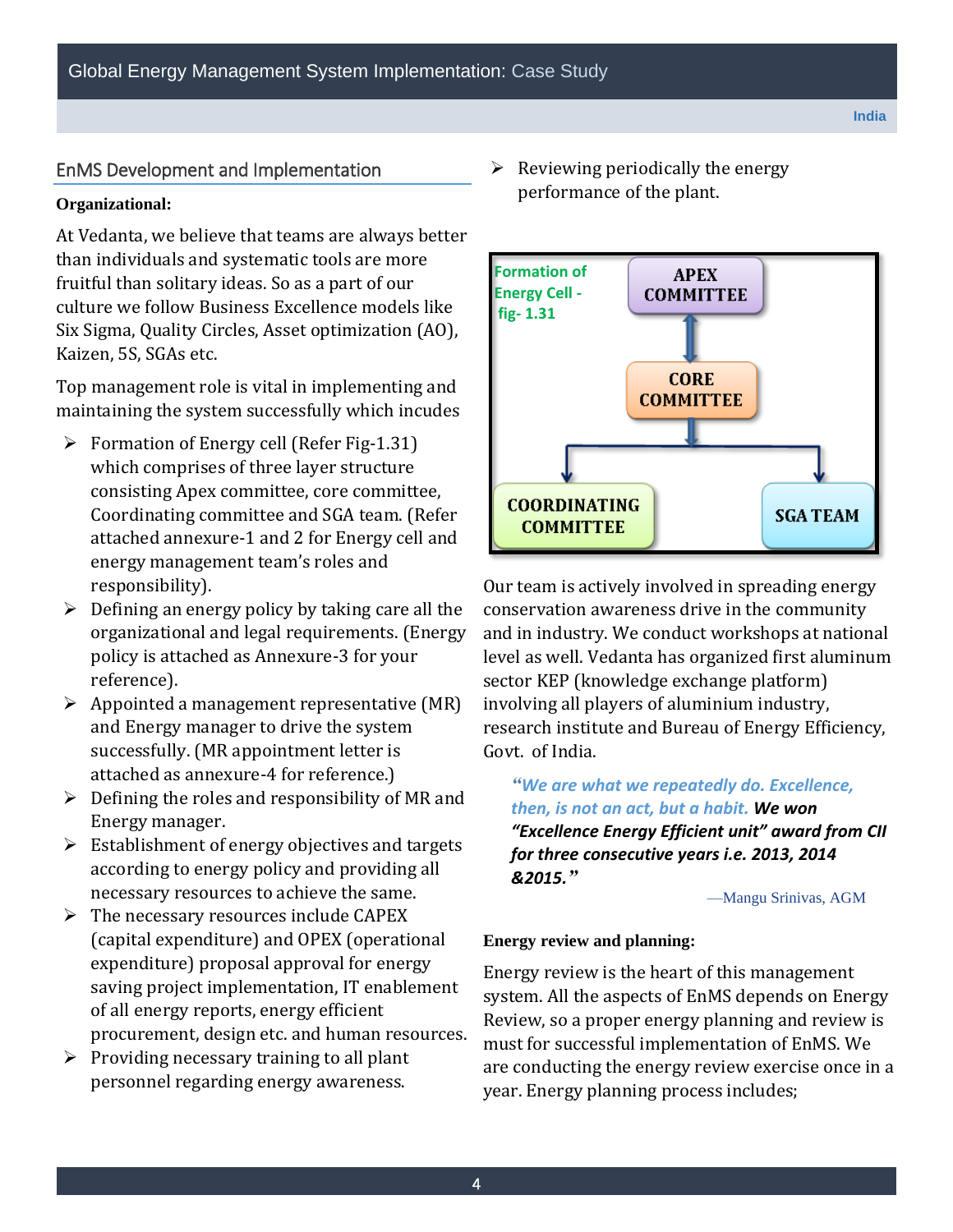- a. Identification of different type of energy streams used in our plant.
- b. Analysis of energy use and consumption.
- consumption (by Pareto method). c. Finding out of significant energy use and
- d. Analysis of past and present energy consumption, thereby finding the baseline for each area.
- e. Analysis of relevant variables impacting significant energy use.
- f. Identifying opportunities for improvement.
- g. Accordingly setting objective and targets.

Moreover during energy review the total team of energy cell is getting involved in the whole exercise where in energy consumption in each load like motors, lights, process, furnaces etc. are measured in power analyzer and recorded for analysis purpose and this method is followed for all types of energy streams.



To monitor the energy performance, energy performance indicators (EnPI) has been found out for each area and on the basis of past and present energy consumption, baseline is found out for each EnPI by taking one year average energy consumption.

List of opportunities are found out through different methods like audit, brainstorming, best practice sharing etc and then prioritized based on some conditions like payback, feasibility, process impact, etc

*"Potential unexpressed turns to pain. That's why we believe in People involvement and sharing best practices between internal and external units."*

—Bijneswar Mohanty, GM

### **Development and use of professional expertise, training, and communications:**

 During the implementation stage we have taken the support of Energy consultant who guided in developing energy review formats, internal auditor training, provided information regarding best practices followed in other industries which helped us to develop a robust system with not only complying all the requirements of EnMS but also achieving national benchmarking figures of Energy consumption.

 Human resources are the key to any organizational success, hence their training and skill development are of utmost importance. To have focus on this our policy mandates every department to have training on energy conservation awareness. HR department conducts training programme and monitors the effectiveness. Following trainings are organized by unit.

# **1. Training by external agency.**

 Training has been organized from external faculties on energy audit techniques, Energy management and energy saving in equipment etc. for all the energy cell team.

- $\triangleright$  Details of external training:-
- $\triangleright$  Energy auditing techniques-CII
- $\triangleright$  Energy saving in utilities -FICCI
- $\triangleright$  Energy management training by CII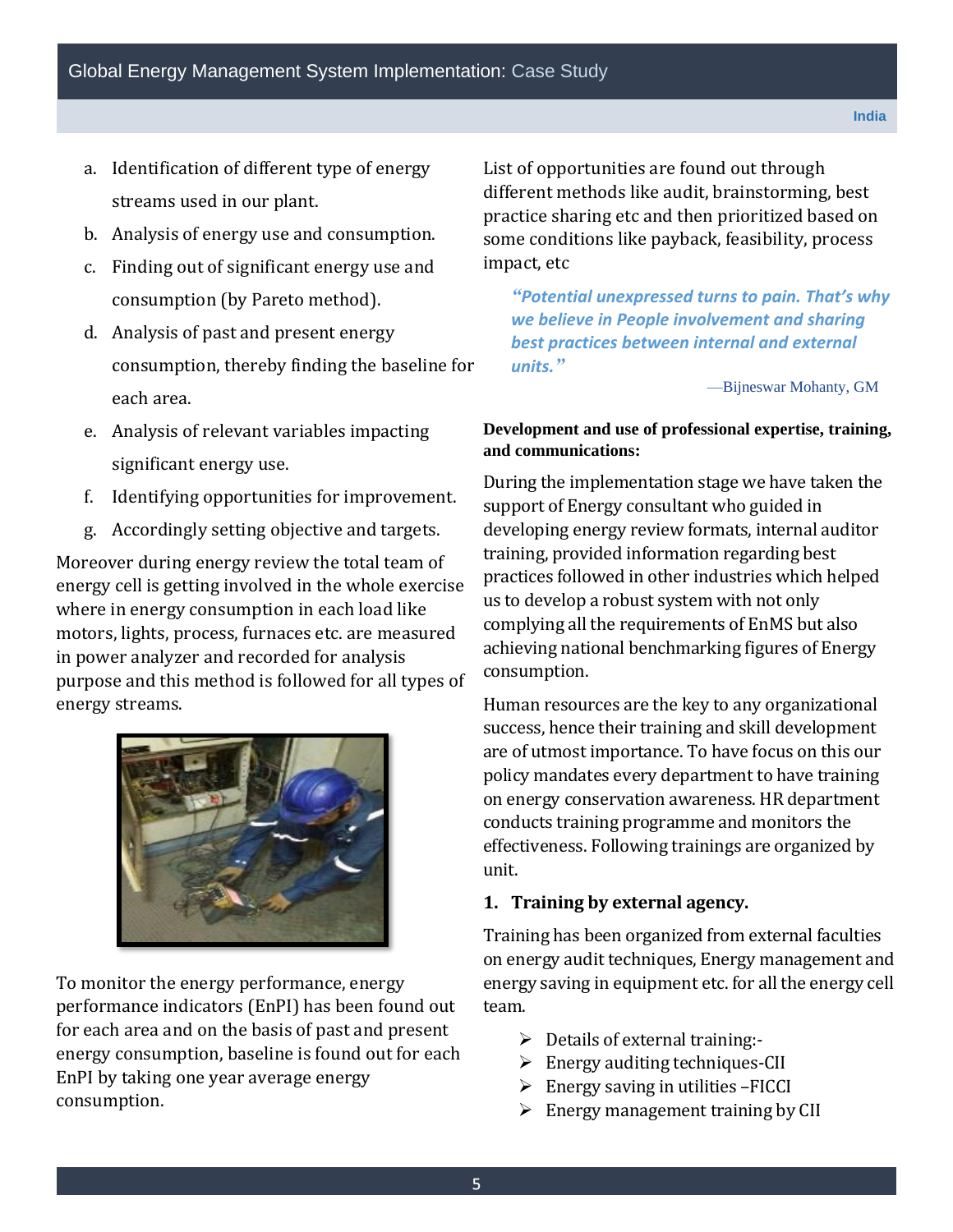- $\triangleright$  Internal auditor training program by GRK enterprises
- $\triangleright$  Lead auditor training program by SGS

 We are also encouraging BEE certified Energy auditor course for our engineer, by this process we have developed around 8 nos. govt. certified energy auditors and managers.

# 2. **Training by internal faculties:-**

 As per internal training calendar, internal faculties are providing training program on their specialized area which includes ;

- $\triangleright$  Energy saving in pump and motors
- $\triangleright$  Energy efficiency in pots.
- $\triangleright$  Internal auditor refresher training.
- $\triangleright$  EnMS induction training
- $\triangleright$  Training on Energy efficient lighting etc.



 **3. Tool Box Talks cover energy conservation awareness for shop floor people:-**

 Fortnightly basis tool box talks organized for shop floor technicians and operators on energy saving, deviation reporting and control, communication of Energy policy, Objectives and target etc.



 To test the competency level, online e-test is being organized and evaluated the competency level of all the persons who are significantly impacting energy accordingly retraining processes has also been ensured. We are also inviting vendors to demonstrate energy efficient products at our location and sending our Energy cell team members to various national level energy forums like CII (confederation of Indian industry), BEE (Bureau of energy efficiency) workshops.

*"Small daily improvements over a time lead to stunning results. We have started Tool Box Talks on energy conservation on a daily basis giving wonderful results"*

—Rashmiprabha Maharana , AO

#### **Tools & resources:**

 Vedanta limited, Jharsuguda plant has a value driven culture where we have very strong business drivers like six sigma, quality circle, Kaizen, asset optimization, sustainability, IMS, 5S are in place. Further to add, as mentioned earlier also, we have been equipped with advanced IT based tools like MES online report generation, SAP based Energy efficient product procurement, E-based document management system.

 SCADA based energy monitoring system is there where in all the energy meters are connected to one server and reports are generated automatically. Apart from this portable Flow meter and power meters are there to analyze a particular load for any deviation.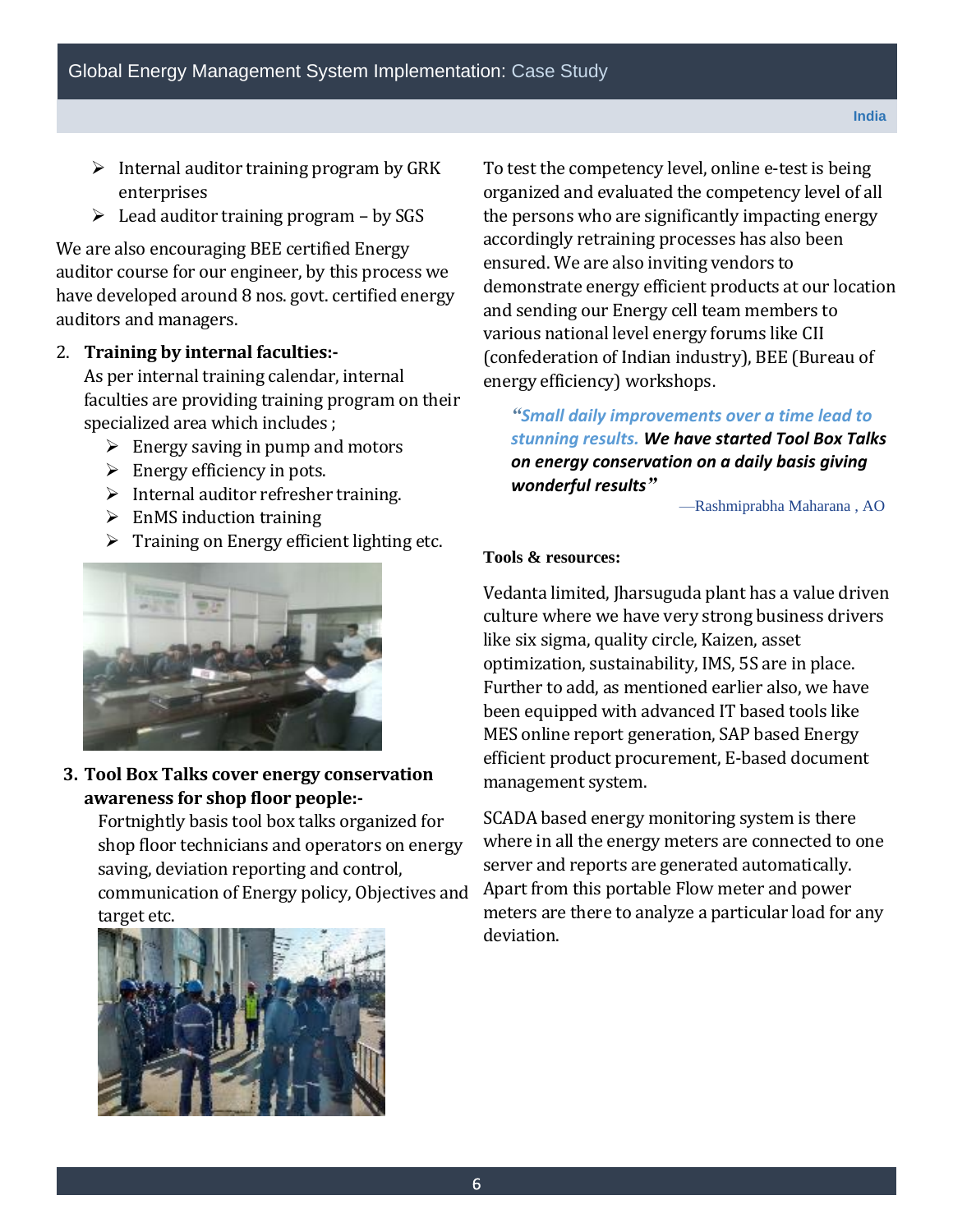

**SCADA BASED ENERGY MONITORING SYSTEM (4.6.1) Steps taken to maintain operational control** (ISO) 50001:2011 Section 4.5.5& A.5.5) **and sustain energy performance improvement**:

 During the implementation of EnMS we have reviewed all work instructions (WI) and modified them as per ISO 50001 requirement. Impact of Energy performance each equipment & process are analyzed. The operating / control limits of each process are redefined in order to optimize energy consumption. Moreover a list of significantly impacting activities are separately made by filtering out points from the WI and communicated in shop floor for proper control of same.

 All the WIs are communicated to shop floor technician by periodical trainings. Pre and post-tests of the trainings are conducted. To increase awareness posters and dash boards are in shop floor.



*"Criticism is the price of ambition. We criticize energy misuse at every step."*  —Harish Yadu, Manager

# **Approach used to 1) determine whether energy performance improved and 2) to validate results:**

 Before starting the implementation of energy saving projects, the SGA (small group activity team of our energy cell are taking measurement of energy consumption and other process parameters like pressure, flow, temperature etc. and recording it in a specified format (Format attached as annexure-5 for reference). Then after completion of the project again all the data like energy, current , voltage etc. are taken to compare the performance. The results are verified through an internal auditor/central EnMS coordinator.

 Details of the modification along with necessary photos and other data are recorded in a specified format (sample format attached for reference as annexure-6) for final result verification through energy manager.

#### **Cost-benefit analysis:**

 Cost benefit calculation is done based on number of units saved at present power cost on per annum basis by taking into account all costs like project cost, maintenance cost, operational cost and finally comparing with energy cost saving. After calculating all the financial benefits, the saving is being verified by our finance department for confirming the savings.